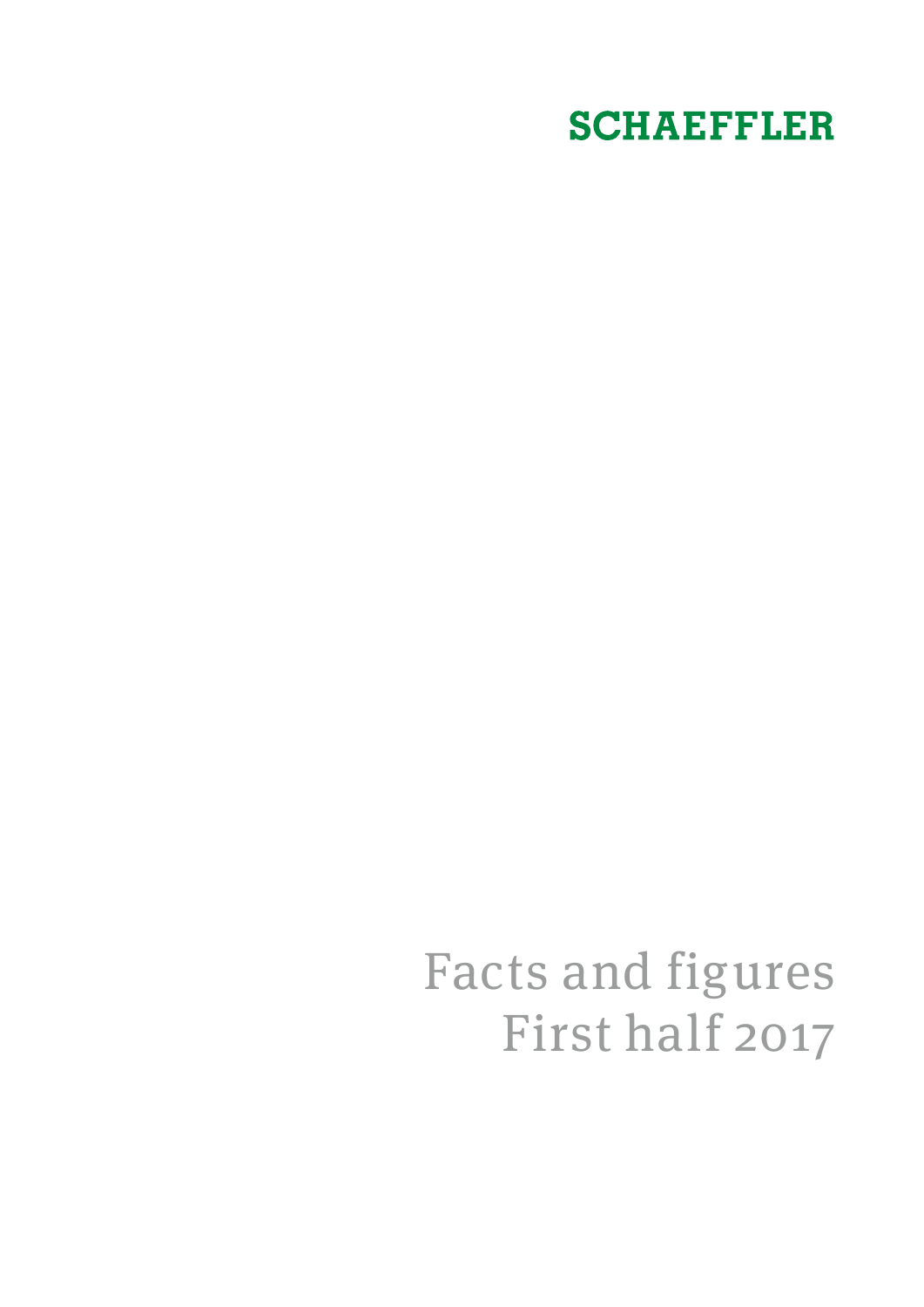# <span id="page-1-0"></span>Schaeffler Group at a glance

|                                                                             |                  | $1st$ six months |         |                     |
|-----------------------------------------------------------------------------|------------------|------------------|---------|---------------------|
| Income statement (in $\epsilon$ millions)                                   | 2017             | 2016             |         | Change              |
| Revenue                                                                     | 7,046            | 6,712            | 5.0     | %                   |
| • at constant currency                                                      |                  |                  | 3.8     | $\%$                |
| EBIT                                                                        | 793              | 859              | $-7.7$  | %                   |
| • in % of revenue                                                           | 11.3             | 12.8             | $-1.5$  | $%$ -pts.           |
| EBIT before special items <sup>1)</sup>                                     | 780              | 859              | $-9.2$  | %                   |
| • in % of revenue                                                           | 11.1             | 12.8             | $-1.7$  | %-pts.              |
| Net income <sup>2)</sup>                                                    | 485              | 494              | $-1.8$  | %                   |
| Earnings per common non-voting share (basic/diluted, in $\epsilon$ )        | 0.73             | 0.75             | $-2.7$  | %                   |
| Statement of financial position (in $\epsilon$ millions)                    | 06/30/2017       | 12/31/2016       |         | Change              |
| <b>Total assets</b>                                                         | 11,120           | 11,564           | $-3.8$  | %                   |
| Shareholders' equity <sup>3)</sup>                                          | 2,168            | 1,997            | 171     | $\epsilon$ millions |
| • in % of total assets                                                      | 19.5             | 17.3             | 2.2     | $% -pts.$           |
| Net financial debt                                                          | 2,956            | 2,636            | 12.1    | %                   |
| • Net financial debt to EBITDA ratio before special items <sup>1) 4)</sup>  | 1.2              | 1.1              |         |                     |
| · Gearing Ratio (Net financial debt to shareholders' equity, in %)          | 136.3            | 132.0            | 4.3     | %-pts.              |
|                                                                             |                  | $1st$ six months |         |                     |
| Statement of cash flows (in € millions)                                     | 2017             | 2016             |         | Change              |
| <b>EBITDA</b>                                                               | 1,175            | 1,217            | $-3.5$  | $\%$                |
| • in % of revenue                                                           | 16.7             | 18.1             | $-1.4$  | %-pts.              |
| EBITDA before special items <sup>1)</sup>                                   | 1,162            | 1,217            | $-4.5$  | %                   |
| • in % of revenue                                                           | 16.5             | 18.1             | $-1.6$  | $%$ -pts.           |
| Cash flows from operating activities                                        | 506              | 777              | $-271$  | $\epsilon$ millions |
| Capital expenditures (capex) <sup>5)</sup>                                  | 594              | 561              | 33      | $\epsilon$ millions |
| • in % of revenue (capex ratio)                                             | 8.4              | 8.4              | 0.0     | $% -pts.$           |
| Free cash flow                                                              | $-89$            | 216              | $-305$  | $\epsilon$ millions |
|                                                                             | $1st$ six months |                  |         |                     |
| Value Added                                                                 | 2017             | 2016             |         | Change              |
| ROCE before special items (in %) <sup>1)4)</sup>                            | 20.7             | 23.2             | $-2.5$  | %-pts.              |
| Schaeffler Value Added before special items (in € millions) <sup>1)4)</sup> | 837              | 973              | $-14.0$ | %                   |
| <b>Employees</b>                                                            | 06/30/2017       | 12/31/2016       |         | Change              |
| Headcount                                                                   | 87,937           | 86,662           | 1.5     | %                   |

<sup>1)</sup> Please refer to pp. 17 et seq. of the interim financial report H1 for the definition of special items.<br><sup>2)</sup> Attributable to shareholders of the parent company.<br><sup>3)</sup> Including non-controlling interests.<br><sup>4)</sup> EBIT/EBITD

5) Capital expenditures on intangible assets and property, plant and equipment.

|                                         |       | $1st$ six months |         |        |
|-----------------------------------------|-------|------------------|---------|--------|
| Automotive (in $\epsilon$ millions)     | 2017  | 2016             |         | Change |
| Revenue                                 | 5,455 | 5,182            | 5.3     | %      |
| • at constant currency                  |       |                  | 4.2     | $\%$   |
| EBIT                                    | 657   | 735              | $-10.6$ | %      |
| • in % of revenue                       | 12.0  | 14.2             | $-2.2$  | %-pts. |
| EBIT before special items <sup>1)</sup> | 644   | 735              | $-12.4$ | %      |
| • in % of revenue                       | 11.8  | 14.2             | $-2.4$  | %-pts. |
|                                         |       | $1st$ six months |         |        |
| Industrial (in $\epsilon$ millions)     | 2017  | 2016             |         | Change |
| Revenue                                 | 1,591 | 1,530            | 4.0     | %      |
| • at constant currency                  |       |                  | 2.3     | $\%$   |
| EBIT                                    | 136   | 124              | 9.7     | %      |
| • in % of revenue                       | 8.5   | 8.1              | 0.4     | %-pts. |
| EBIT before special items <sup>1)</sup> | 136   | 124              | 9.7     | %      |
| • in % of revenue                       | 8.5   | 8.1              | 0.4     | %-pts. |

Prior year information presented based on 2017 segment structure.<br><sup>1)</sup> Please refer to pp. 17 et seq. of the interim financial report H1 for the definition of special items.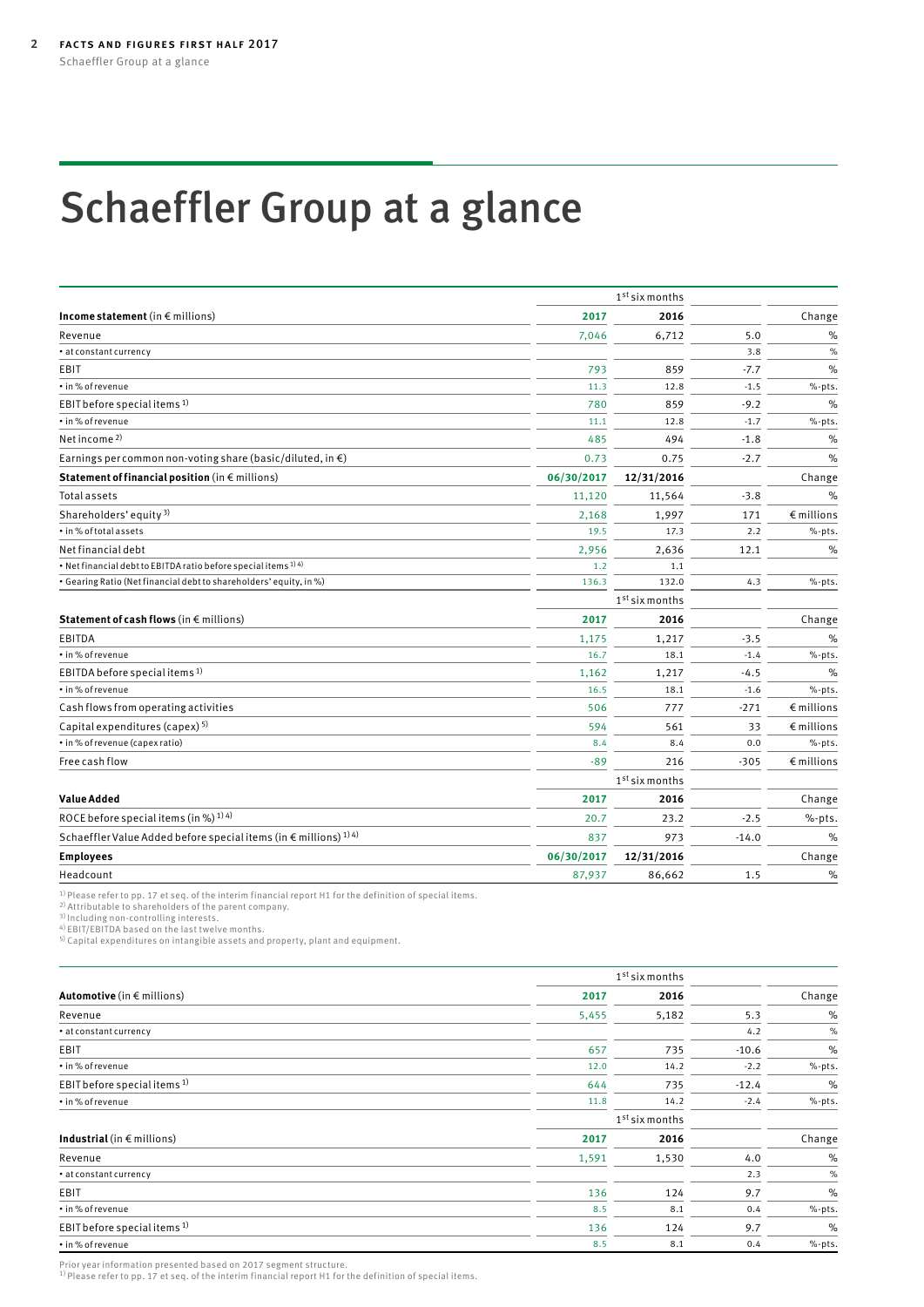# <span id="page-2-0"></span>Highlights H1 2017

Revenue increased further in the first half of 2017, earnings below prior year

Revenue at constant currency up 3.8%,

EBIT margin before special items at 11.1 % (prior year: 12.8 %)

Weak results of operations in the Automotive division for the 2<sup>nd</sup> quarter

Revenue at constant currency up 4.2 %,

EBIT margin before special items at  $11.8$  % (prior year: 14.2 %)

Industrial division back on growth course, EBIT margin further stabilized

Revenue at constant currency up 2.3 %,

EBIT margin before special items at  $8.5$  % (prior year: 8.1 %)

Free cash flow affected, among other things, by non-persistent cash outflows

Free cash flow at **EUR -89** m (prior year: EUR 216 m)

Revenue guidance confirmed, outlook for EBIT and free cash flow for 2017 adjusted

EBIT margin before special items of 11-12 % (previously: 12-13 %),

Free cash flow of  $\sim$  EUR 500 m (previously: ~ EUR 600 m)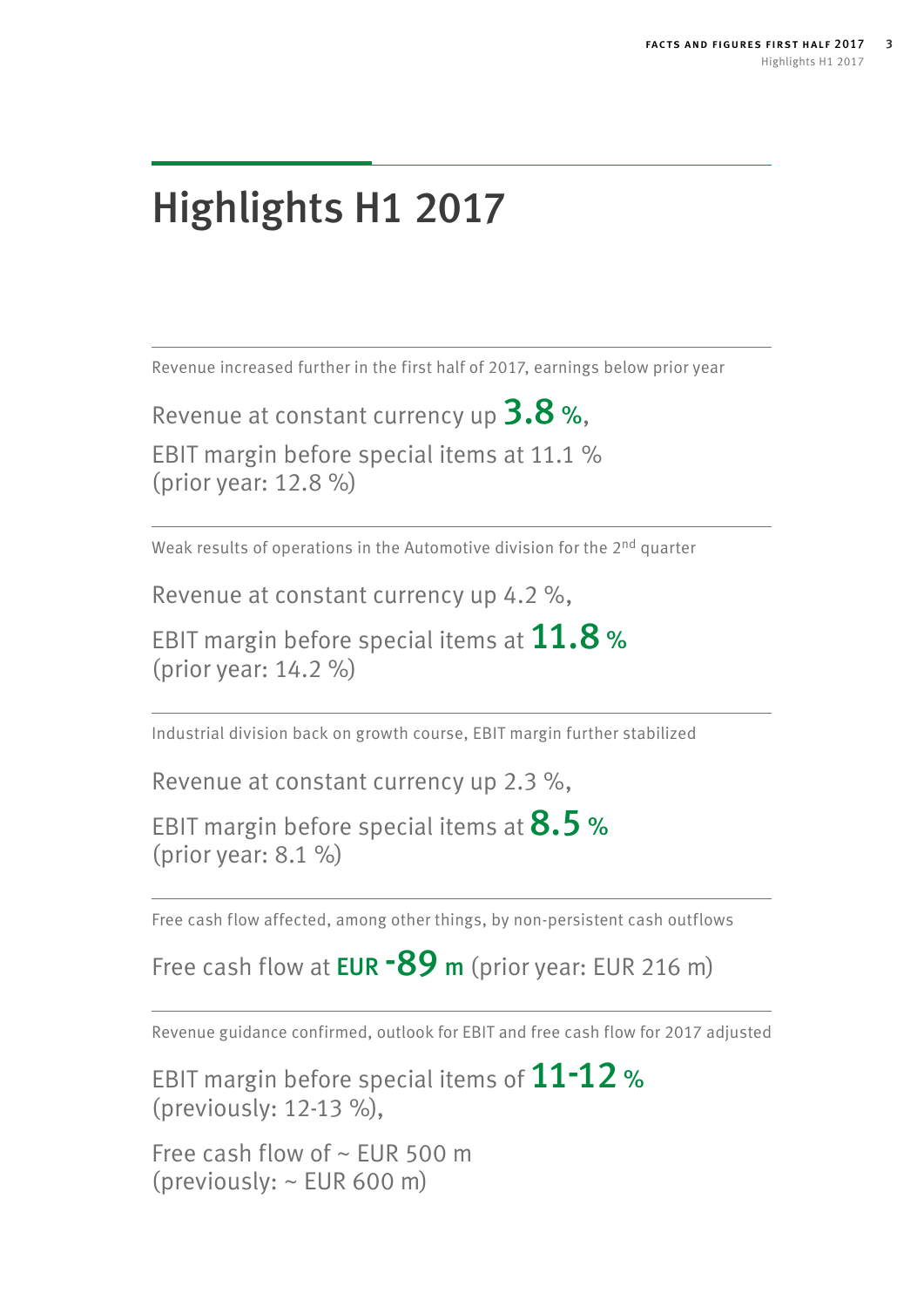# **Contents**

| Schaeffler Group at a glance                       | 2  |
|----------------------------------------------------|----|
| Highlights H1 2017                                 | 3  |
| <b>Schaeffler Group earnings</b>                   | 5  |
| Automotive division earnings                       | 6  |
| Industrial division earnings                       | 7  |
| Consolidated income statement                      | 8  |
| Consolidated statement of financial position       | 9  |
| Consolidated statement of cash flows               | 10 |
| Summary – $1st$ quarter 2016 to $2nd$ quarter 2017 | 11 |
| Financial calendar                                 | 12 |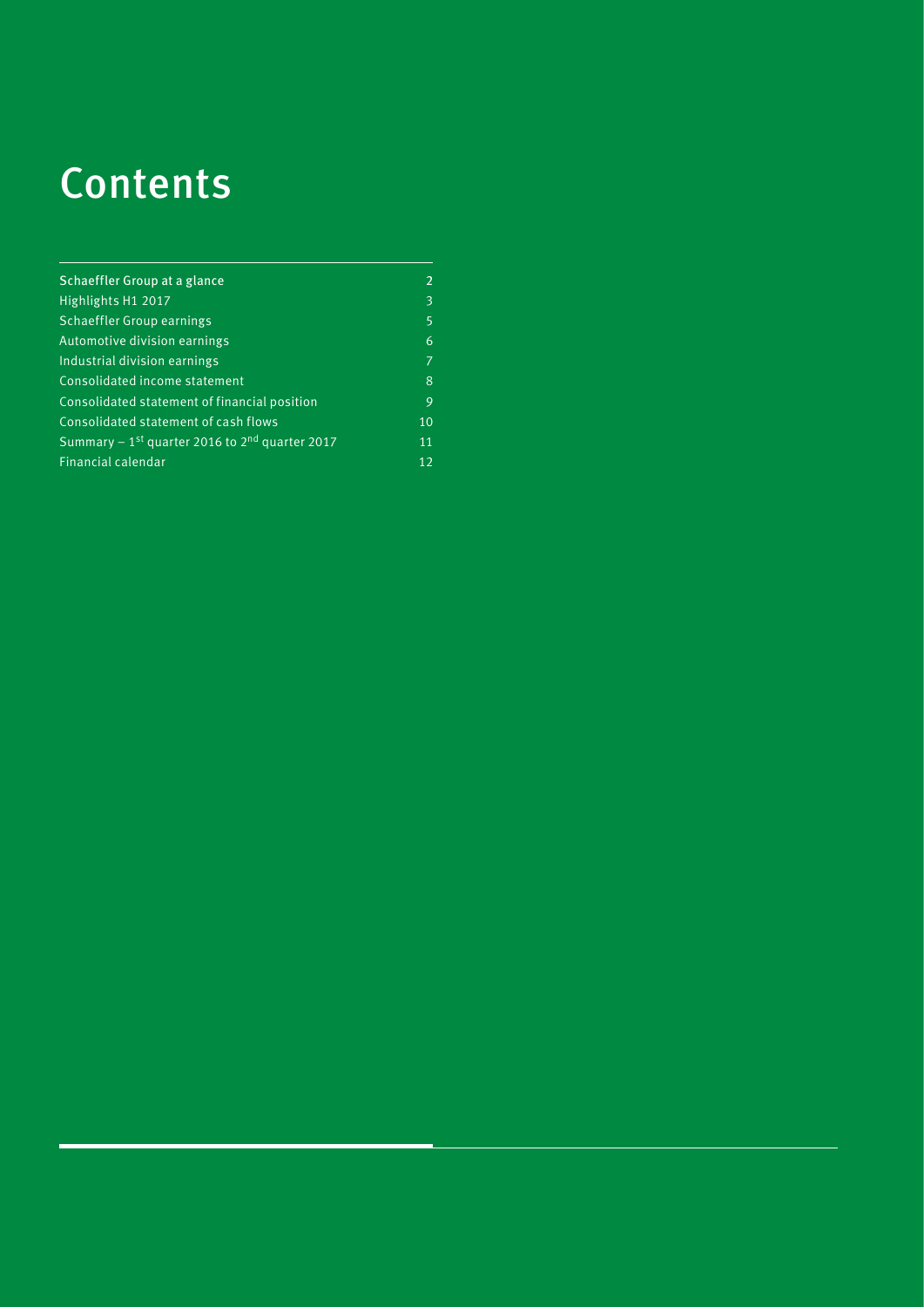## <span id="page-4-0"></span>Schaeffler Group



## Revenue EUR 7,046 m EBIT margin before special items 11.1 %

Revenue up 3.8 % at constant currency // Weak Automotive division performance impacts EBIT margin // Positive revenue and earnings development in the Industrial division – encouraging second quarter // Double-digit growth in Greater China // R&D activities for E-mobility expanded considerably

### Schaeffler Group earnings

|                                                                      | 1 <sup>st</sup> six months |              |         | 2 <sup>nd</sup> quarter |              |         |  |
|----------------------------------------------------------------------|----------------------------|--------------|---------|-------------------------|--------------|---------|--|
|                                                                      |                            |              | Change  |                         |              | Change  |  |
| in $\epsilon$ millions                                               | 2017                       | 2016         | in %    | 2017                    | 2016         | in %    |  |
| Revenue                                                              | 7,046                      | 6,712        | 5.0     | 3,472                   | 3,369        | 3.1     |  |
| • at constant currency                                               |                            |              | 3.8     |                         |              | 2.2     |  |
| <b>Revenue by division</b>                                           |                            |              |         |                         |              |         |  |
| Automotive                                                           | 5,455                      | 5,182        | 5.3     | 2,664                   | 2,604        | 2.3     |  |
| • at constant currency                                               |                            |              | 4.2     |                         |              | 1.6     |  |
| Industrial                                                           | 1,591                      | 1,530        | 4.0     | 808                     | 765          | 5.6     |  |
| • at constant currency                                               |                            |              | 2.3     |                         |              | 4.5     |  |
| Revenue by region <sup>1)</sup>                                      |                            |              |         |                         |              |         |  |
| Europe                                                               | 3,664                      | 3,679        | $-0.4$  | 1,796                   | 1,863        | $-3.6$  |  |
| • at constant currency                                               |                            |              | $-0.9$  |                         |              | $-4.2$  |  |
| Americas                                                             | 1,523                      | 1,418        | 7.4     | 747                     | 712          | 4.9     |  |
| • at constant currency                                               |                            |              | 4.1     |                         |              | 2.6     |  |
| Greater China                                                        | 1,125                      | 939          | 19.8    | 562                     | 463          | 21.4    |  |
| • at constant currency                                               |                            |              | 21.7    |                         |              | 23.8    |  |
| Asia/Pacific                                                         | 734                        | 676          | 8.6     | 367                     | 331          | 10.9    |  |
| • at constant currency                                               |                            |              | 5.0     |                         |              | 7.9     |  |
| Cost of sales                                                        | $-5,093$                   | $-4,792$     | 6.3     | $-2,551$                | $-2,393$     | 6.6     |  |
| <b>Gross profit</b>                                                  | 1,953                      | 1,920        | 1.7     | 921                     | 976          | $-5.6$  |  |
| • in % of revenue                                                    | 27.7                       | 28.6         |         | 26.5                    | 29.0         |         |  |
| Research and development expenses                                    | $-428$                     | $-378$       | 13.2    | $-216$                  | $-194$       | 11.3    |  |
| Selling and administrative expenses                                  | $-715$                     | $-668$       | 7.0     | $-355$                  | $-336$       | 5.7     |  |
| Earnings before financial result and income taxes (EBIT)             | 793                        | 859          | $-7.7$  | 358                     | 438          | $-18.3$ |  |
| · in % of revenue                                                    | 11.3                       | 12.8         |         | 10.3                    | 13.0         |         |  |
| Special items <sup>2)</sup>                                          | $-13$                      | $\mathbf{0}$ |         | $-13$                   | $\mathbf{0}$ |         |  |
| <b>EBIT before special items</b>                                     | 780                        | 859          | $-9.2$  | 345                     | 438          | $-21.2$ |  |
| • in % of revenue                                                    | 11.1                       | 12.8         |         | 9.9                     | 13.0         |         |  |
| Financial result                                                     | $-103$                     | $-153$       | $-32.7$ | $-55$                   | $-88$        | $-37.5$ |  |
| <b>Income taxes</b>                                                  | $-196$                     | $-206$       | $-4.9$  | $-92$                   | $-106$       | $-13.2$ |  |
| Net income $3$ )                                                     | 485                        | 494          | $-1.8$  | 206                     | 241          | $-14.5$ |  |
| Earnings per common non-voting share (basic/diluted, in $\epsilon$ ) | 0.73                       | 0.75         | $-2.7$  | 0.31                    | 0.37         | $-16.2$ |  |

<sup>1)</sup> Based on market (customer location).

<sup>2)</sup> Please refer to pp. 17 et seq. of the interim financial report H1 for the definition of special items.<br><sup>3)</sup> Attributable to shareholders of the parent company.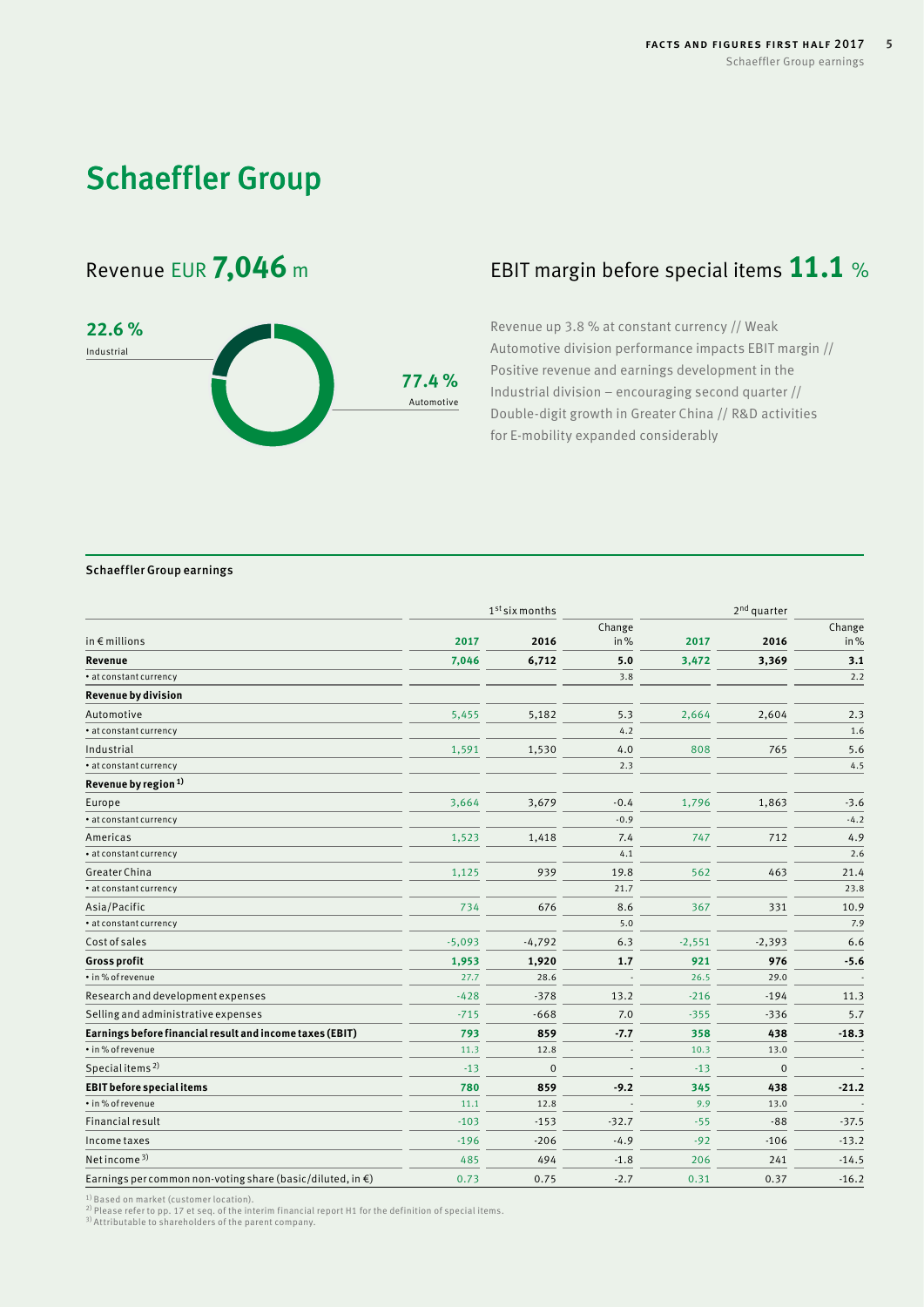## <span id="page-5-0"></span>Automotive division



## Revenue EUR **5,455** <sup>m</sup> EBIT margin before special items **11.8** %

Revenue up 4.2 % at constant currency // Slight cooling of global automobile production and temporary supply chain shortages in the Aftermarket business // Second quarter earnings less than expected // Earnings affected by adverse pricing effects which could not be compensated by corresponding production cost optimization, as well as by rising costs for new product launches in the OEM business // Higher R&D and other expenses – including in the field of E-mobility

### Automotive division earnings

|                                     |          | $1st$ six months |         |          | 2 <sup>nd</sup> quarter |                          |  |  |
|-------------------------------------|----------|------------------|---------|----------|-------------------------|--------------------------|--|--|
|                                     |          |                  | Change  |          |                         | Change                   |  |  |
| in $\epsilon$ millions              | 2017     | 2016             | in %    | 2017     | 2016                    | in $%$                   |  |  |
| Revenue                             | 5,455    | 5,182            | 5.3     | 2,664    | 2,604                   | 2.3                      |  |  |
| · at constant currency              |          |                  | 4.2     |          |                         | 1.6                      |  |  |
| Revenue by business division        |          |                  |         |          |                         |                          |  |  |
| <b>BD Engine Systems</b>            | 1,399    | 1,324            | 5.7     | 684      | 670                     | 2.1                      |  |  |
| · at constant currency              |          |                  | 4.8     |          |                         | 1.6                      |  |  |
| <b>BD Transmission Systems</b>      | 2,333    | 2,179            | 7.1     | 1,148    | 1,073                   | 7.0                      |  |  |
| • at constant currency              |          |                  | 6.3     |          |                         | 6.3                      |  |  |
| <b>BD Chassis Systems</b>           | 798      | 775              | 3.0     | 390      | 390                     | 0.0                      |  |  |
| • at constant currency              |          |                  | 1.7     |          |                         | $-0.7$                   |  |  |
| <b>BD Automotive Aftermarket</b>    | 925      | 904              | 2.3     | 442      | 471                     | $-6.2$                   |  |  |
| · at constant currency              |          |                  | 0.8     |          |                         | $-7.5$                   |  |  |
| Revenue by region <sup>1)</sup>     |          |                  |         |          |                         |                          |  |  |
| Europe                              | 2,743    | 2,763            | $-0.7$  | 1,330    | 1,404                   | $-5.3$                   |  |  |
| · at constant currency              |          |                  | $-1.1$  |          |                         | $-5.8$                   |  |  |
| Americas                            | 1,222    | 1,135            | 7.7     | 599      | 573                     | 4.5                      |  |  |
| · at constant currency              |          |                  | 4.4     |          |                         | 1.9                      |  |  |
| Greater China                       | 905      | 753              | 20.2    | 444      | 369                     | 20.3                     |  |  |
| · at constant currency              |          |                  | 22.5    |          |                         | 23.2                     |  |  |
| Asia/Pacific                        | 585      | 531              | 10.2    | 291      | 258                     | 12.8                     |  |  |
| · at constant currency              |          |                  | 6.8     |          |                         | 10.2                     |  |  |
| Cost of sales                       | $-3,970$ | $-3,701$         | 7.3     | $-1,971$ | $-1,854$                | 6.3                      |  |  |
| <b>Gross profit</b>                 | 1,485    | 1,481            | 0.3     | 693      | 750                     | $-7.6$                   |  |  |
| • in % of revenue                   | 27.2     | 28.6             |         | 26.0     | 28.8                    |                          |  |  |
| Research and development expenses   | $-360$   | $-311$           | 15.8    | $-182$   | $-160$                  | 13.8                     |  |  |
| Selling and administrative expenses | $-461$   | $-413$           | 11.6    | $-228$   | $-209$                  | 9.1                      |  |  |
| EBIT                                | 657      | 735              | $-10.6$ | 290      | 368                     | $-21.2$                  |  |  |
| • in % of revenue                   | 12.0     | 14.2             |         | 10.9     | 14.1                    |                          |  |  |
| Special items <sup>2)</sup>         | $-13$    | $\mathbf 0$      |         | $-13$    | $\mathbf{0}$            |                          |  |  |
| <b>EBIT before special items</b>    | 644      | 735              | $-12.4$ | 277      | 368                     | $-24.7$                  |  |  |
| • in % of revenue                   | 11.8     | 14.2             |         | 10.4     | 14.1                    | $\overline{\phantom{a}}$ |  |  |

Prior year information presented based on 2017 segment structure.

1) Based on market (customer location)

2) Please refer to pp. 17 et seq. of the interim financial report H1 for the definition of special items.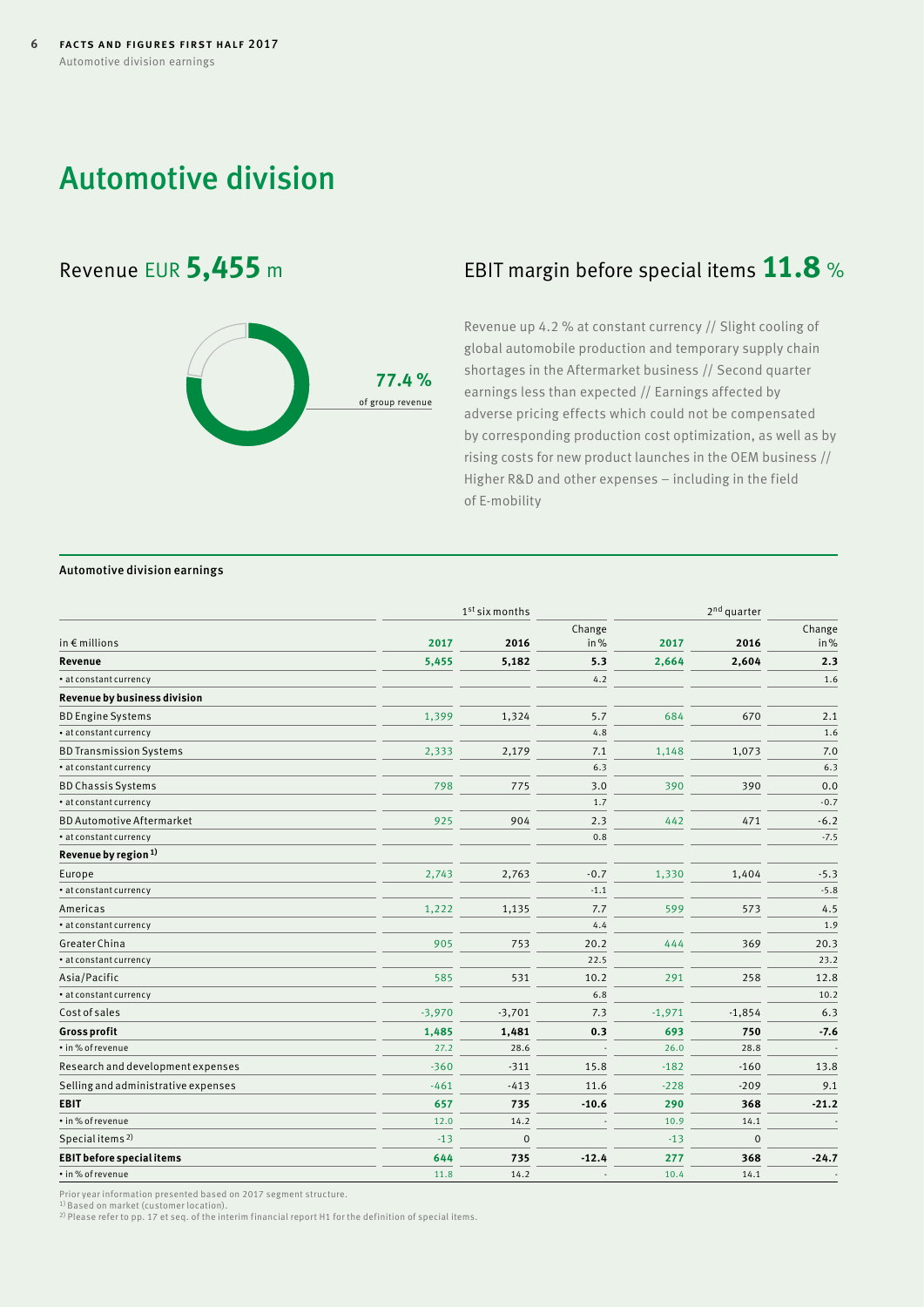## <span id="page-6-0"></span>Industrial division

# **22.6 %** of group revenue

## Revenue EUR 1,591 m EBIT margin before special items 8.5 %

Industrial division back on growth course – revenue increases by 2.3 % at constant currency // Largely driven by higher volumes in the Greater China region and in the power transmission and industrial automation sectors // Earnings in line with expectations – margin further stabilized // Cost and efficiency measures are consistently executed and proving effective

### Industrial division earnings

|                                     | 1 <sup>st</sup> six months |              |                | 2 <sup>nd</sup> quarter |              |                |  |
|-------------------------------------|----------------------------|--------------|----------------|-------------------------|--------------|----------------|--|
| in $\epsilon$ millions              | 2017                       | 2016         | Change<br>in % | 2017                    | 2016         | Change<br>in % |  |
| Revenue                             | 1,591                      | 1,530        | 4.0            | 808                     | 765          | 5.6            |  |
| • at constant currency              |                            |              | 2.3            |                         |              | 4.5            |  |
| Revenue by region <sup>1)</sup>     |                            |              |                |                         |              |                |  |
| Europe                              | 921                        | 916          | 0.5            | 466                     | 459          | 1.5            |  |
| • at constant currency              |                            |              | $-0.3$         |                         |              | 0.6            |  |
| Americas                            | 301                        | 283          | 6.4            | 148                     | 139          | 6.5            |  |
| • at constant currency              |                            |              | 2.6            |                         |              | 5.1            |  |
| Greater China                       | 220                        | 186          | 18.3           | 118                     | 94           | 25.5           |  |
| • at constant currency              |                            |              | 18.7           |                         |              | 26.3           |  |
| Asia/Pacific                        | 149                        | 145          | 2.8            | 76                      | 73           | 4.1            |  |
| • at constant currency              |                            |              | $-1.7$         |                         |              | 0.1            |  |
| Cost of sales                       | $-1,123$                   | $-1,091$     | 2.9            | $-580$                  | $-539$       | 7.6            |  |
| <b>Gross profit</b>                 | 468                        | 439          | 6.6            | 228                     | 226          | 0.9            |  |
| • in % of revenue                   | 29.4                       | 28.7         |                | 28.2                    | 29.5         |                |  |
| Research and development expenses   | $-68$                      | $-67$        | 1.5            | $-34$                   | $-34$        | 0.0            |  |
| Selling and administrative expenses | $-254$                     | $-255$       | $-0.4$         | $-127$                  | $-127$       | 0.0            |  |
| <b>EBIT</b>                         | 136                        | 124          | 9.7            | 68                      | 70           | $-2.9$         |  |
| • in % of revenue                   | 8.5                        | 8.1          |                | 8.4                     | 9.2          |                |  |
| Special items <sup>2)</sup>         | $\mathbf{0}$               | $\mathbf{0}$ | 0.0            | $\mathbf 0$             | $\mathbf{0}$ | 0.0            |  |
| <b>EBIT before special items</b>    | 136                        | 124          | 9.7            | 68                      | 70           | $-2.9$         |  |
| • in % of revenue                   | 8.5                        | 8.1          |                | 8.4                     | 9.2          |                |  |

Prior year information presented based on 2017 segment structure. 1) Based on market (customer location).

2) Please refer to pp. 17 et seq. of the interim financial report H1 for the definition of special items.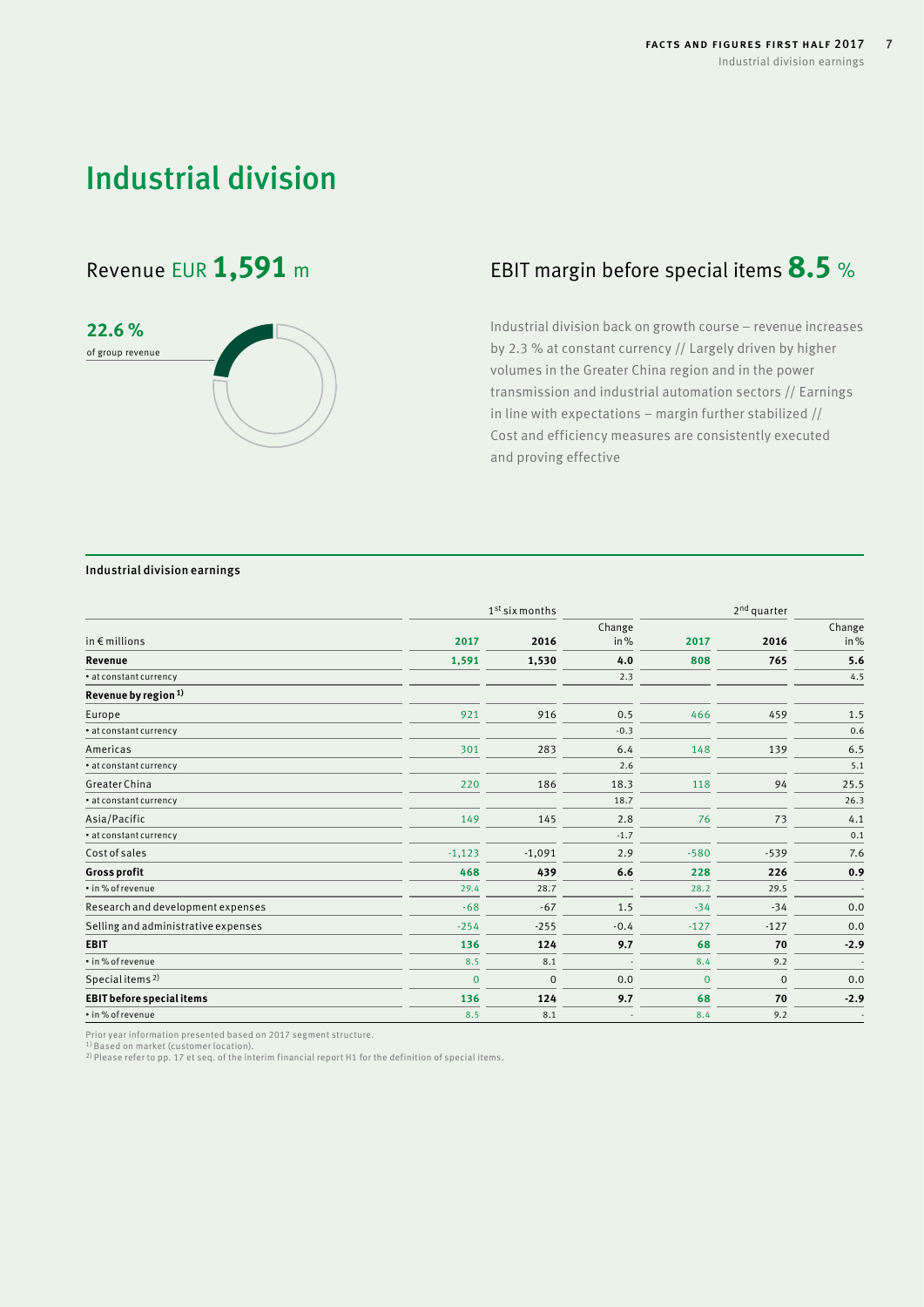# <span id="page-7-0"></span>Consolidated income statement

|                                                                      | $1st$ six months |          |                | $2nd$ quarter |          |               |  |
|----------------------------------------------------------------------|------------------|----------|----------------|---------------|----------|---------------|--|
| in $\epsilon$ millions                                               | 2017             | 2016     | Change<br>in % | 2017          | 2016     | Change<br>in% |  |
| Revenue                                                              | 7,046            | 6,712    | 5.0            | 3,472         | 3,369    | 3.1           |  |
| <b>Cost of sales</b>                                                 | $-5,093$         | $-4,792$ | 6.3            | $-2,551$      | $-2,393$ | 6.6           |  |
| <b>Gross profit</b>                                                  | 1,953            | 1,920    | 1.7            | 921           | 976      | $-5.6$        |  |
| Research and development expenses                                    | $-428$           | $-378$   | 13.2           | $-216$        | $-194$   | 11.3          |  |
| Selling expenses                                                     | $-485$           | $-450$   | 7.8            | $-242$        | $-228$   | 6.1           |  |
| Administrative expenses                                              | $-230$           | $-218$   | 5.5            | $-113$        | $-108$   | 4.6           |  |
| Other income                                                         | 42               | 15       | >100           | 30            | 11       | >100          |  |
| Otherexpenses                                                        | $-59$            | $-30$    | 96.7           | $-22$         | $-19$    | 15.8          |  |
| Earnings before financial result and income taxes (EBIT)             | 793              | 859      | $-7.7$         | 358           | 438      | $-18.3$       |  |
| <b>Financial income</b>                                              | 87               | 112      | $-22.3$        | 86            | 10       | >100          |  |
| <b>Financial expenses</b>                                            | $-190$           | $-265$   | $-28.3$        | $-141$        | $-98$    | 43.9          |  |
| <b>Financial result</b>                                              | $-103$           | $-153$   | $-32.7$        | $-55$         | -88      | $-37.5$       |  |
| Earnings before income taxes                                         | 690              | 706      | $-2.3$         | 303           | 350      | $-13.4$       |  |
| Income taxes                                                         | $-196$           | $-206$   | $-4.9$         | $-92$         | $-106$   | $-13.2$       |  |
| Net income                                                           | 494              | 500      | $-1.2$         | 211           | 244      | $-13.5$       |  |
| Attributable to shareholders of the parent company                   | 485              | 494      | $-1.8$         | 206           | 241      | $-14.5$       |  |
| Attributable to non-controlling interests                            | 9                | 6        | 50.0           | 5             | 3        | 66.7          |  |
| Earnings per common share (basic/diluted, in $\epsilon$ )            | 0.72             | 0.74     | $-2.7$         | 0.30          | 0.36     | $-16.7$       |  |
| Earnings per common non-voting share (basic/diluted, in $\epsilon$ ) | 0.73             | 0.75     | $-2.7$         | 0.31          | 0.37     | $-16.2$       |  |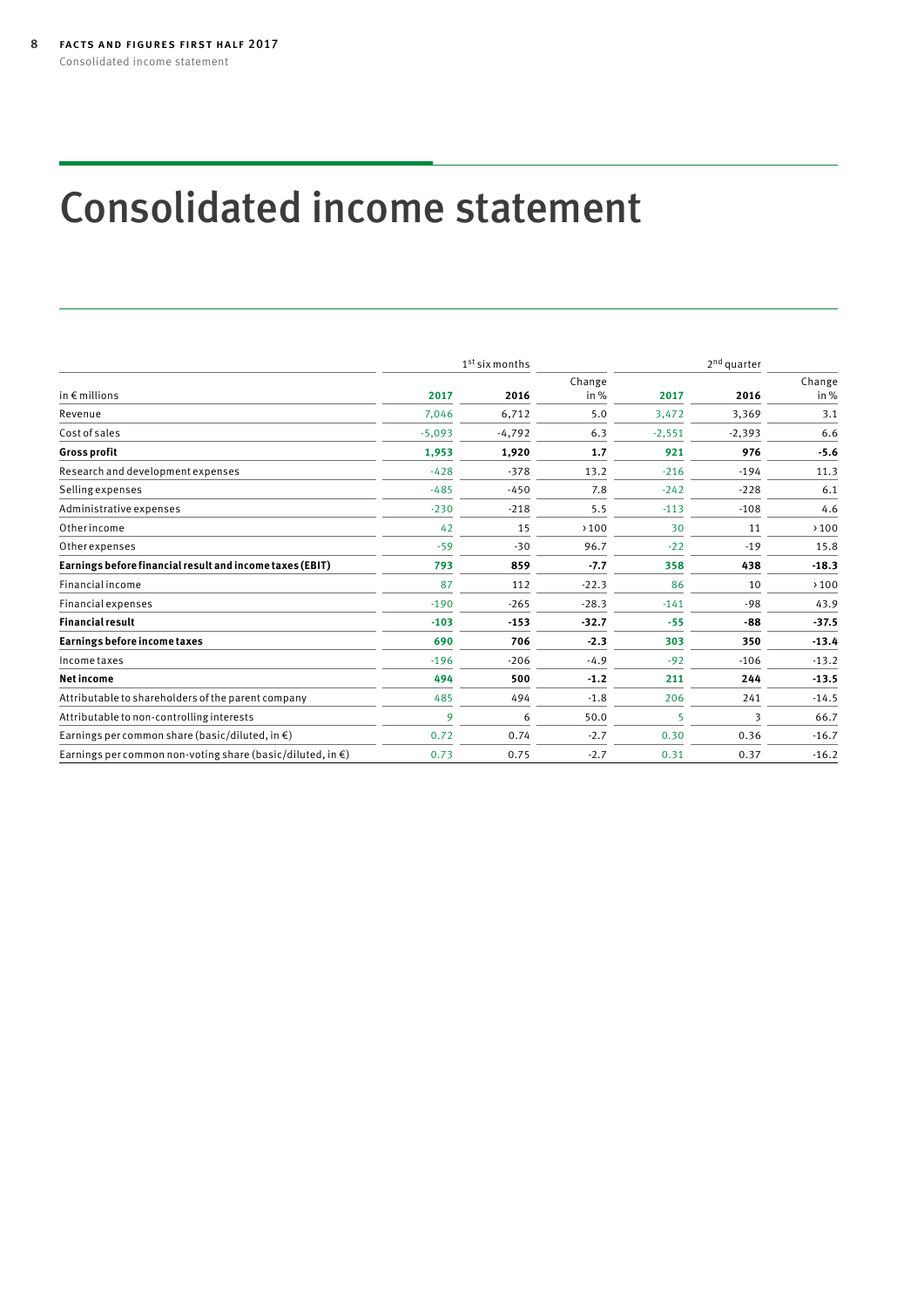# <span id="page-8-0"></span>Consolidated statement of financial position

| in $\epsilon$ millions                                    | 06/30/2017     | 12/31/2016  | 06/30/2016     | Change<br>in% |
|-----------------------------------------------------------|----------------|-------------|----------------|---------------|
| <b>ASSETS</b>                                             |                |             |                |               |
| Intangible assets                                         | 631            | 632         | 585            | $-0.2$        |
| Property, plant and equipment                             | 4,569          | 4,507       | 4,242          | 1.4           |
| Other financial assets                                    | 147            | 217         | 1,922          | $-32.3$       |
| Otherassets                                               | 60             | 51          | 41             | 17.6          |
| Income tax receivables                                    | $\mathbf 0$    | $\mathbf 0$ | 4              | 0.0           |
| Deferred tax assets                                       | 488            | 572         | 603            | $-14.7$       |
| Total non-current assets                                  | 5,895          | 5,979       | 7,397          | $-1.4$        |
| Inventories                                               | 2,010          | 1,905       | 1,914          | 5.5           |
| Trade receivables                                         | 2,327          | 2,218       | 2,266          | 4.9           |
| Other financial assets                                    | 85             | 55          | 119            | 54.5          |
| Otherassets                                               | 293            | 218         | 222            | 34.4          |
| Income tax receivables                                    | 111            | 93          | 64             | 19.4          |
| Cash and cash equivalents                                 | 399            | 1,071       | 572            | $-62.7$       |
| Assets held for sale                                      | $\mathbf 0$    | 25          | $\mathbf 0$    | $-100$        |
| <b>Total current assets</b>                               | 5,225          | 5,585       | 5,157          | $-6.4$        |
| <b>Total assets</b>                                       | 11,120         | 11,564      | 12,554         | $-3.8$        |
| SHAREHOLDERS' EQUITY AND LIABILITIES                      |                |             |                |               |
| Share capital                                             | 666            | 666         | 666            | 0.0           |
| Capital reserves                                          | 2,348          | 2,348       | 2,348          | 0.0           |
| <b>Other reserves</b>                                     | $-247$         | $-404$      | $-769$         | $-38.9$       |
| Accumulated other comprehensive income (loss)             | $-703$         | $-713$      | $-909$         | $-1.4$        |
| Equity attributable to shareholders of the parent company | 2,064          | 1,897       | 1,336          | 8.8           |
| Non-controlling interests                                 | 104            | 100         | 89             | 4.0           |
| Total shareholders' equity                                | 2,168          | 1,997       | 1,425          | 8.6           |
| Provisions for pensions and similar obligations           | 2,077          | 2,182       | 2,358          | $-4.8$        |
| Provisions                                                | 88             | 96          | 138            | $-8.3$        |
| Financial debt                                            | 3,003          | 3,704       | 5,442          | $-18.9$       |
| Income tax payables                                       | 141            | 163         | 219            | $-13.5$       |
| Other financial liabilities                               | 55             | 86          | $\overline{7}$ | $-36.0$       |
| <b>Other liabilities</b>                                  | $\overline{7}$ | 6           | 6              | 16.7          |
| Deferred tax liabilities                                  | 136            | 124         | 116            | 9.7           |
| <b>Total non-current liabilities</b>                      | 5,507          | 6,361       | 8,286          | $-13.4$       |
| Provisions                                                | 300            | 354         | 419            | $-15.3$       |
| Financial debt                                            | 352            | 3           | 4              | >100          |
| Trade payables                                            | 1,581          | 1,625       | 1,384          | $-2.7$        |
| Income tax payables                                       | 198            | 176         | 135            | 12.5          |
| Other financial liabilities                               | 593            | 696         | 506            | $-14.8$       |
| <b>Otherliabilities</b>                                   | 421            | 344         | 395            | 22.4          |
| Liabilities held for sale                                 | $\mathbf 0$    | 8           | $\pmb{0}$      | $-100$        |
| <b>Total current liabilities</b>                          | 3,445          | 3,206       | 2,843          | 7.5           |
| Total shareholders' equity and liabilities                | 11,120         | 11,564      | 12,554         | $-3.8$        |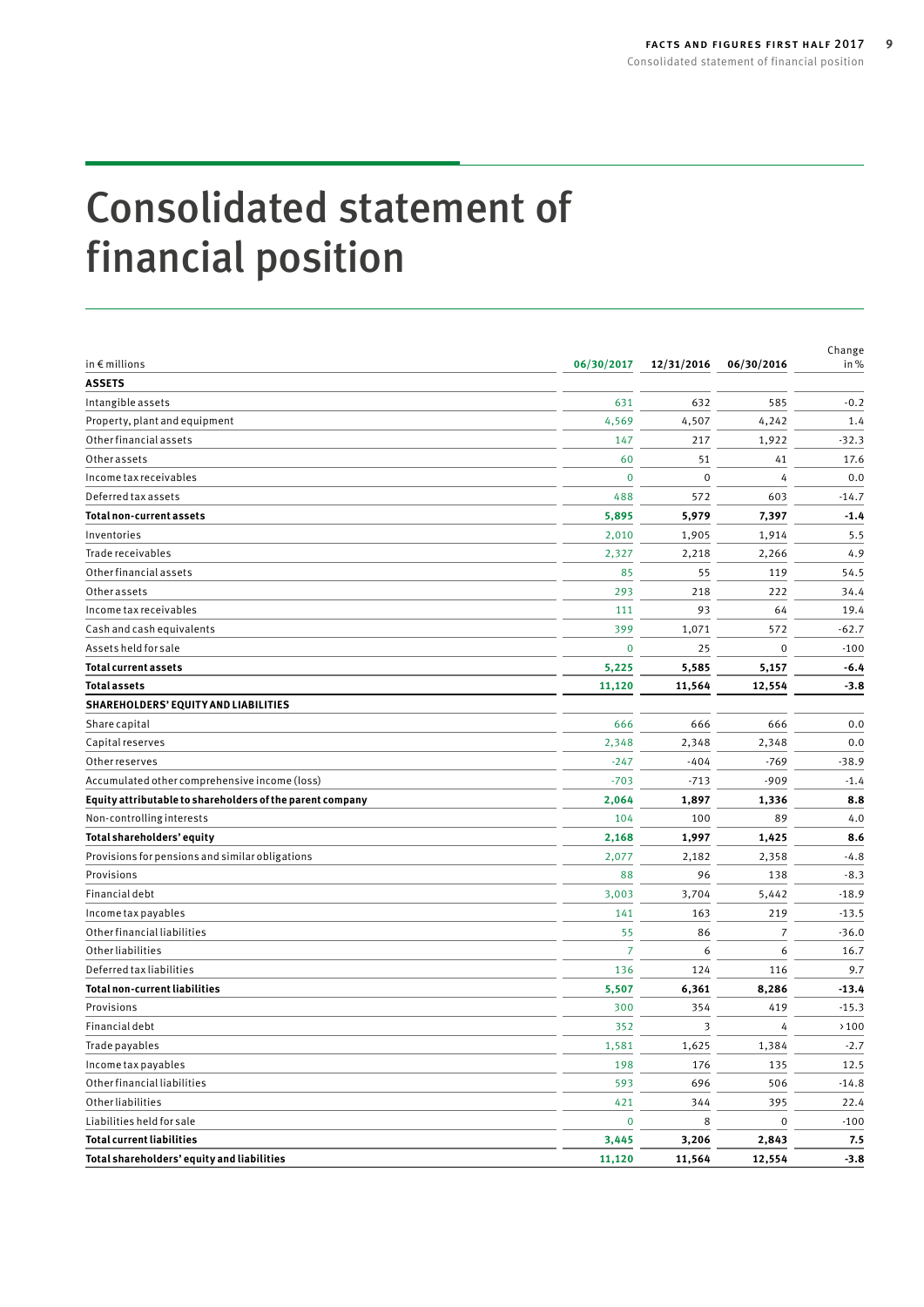# <span id="page-9-0"></span>Consolidated statement of cash flows

|                                                              |                | $1st$ six months | 2nd quarter |              |             |         |  |
|--------------------------------------------------------------|----------------|------------------|-------------|--------------|-------------|---------|--|
|                                                              |                |                  | Change      |              |             | Change  |  |
| in $\epsilon$ millions                                       | 2017           | 2016             | in%         | 2017         | 2016        | in%     |  |
| <b>Operating activities</b>                                  |                |                  |             |              |             |         |  |
| EBIT                                                         | 793            | 859              | $-7.7$      | 358          | 438         | $-18.3$ |  |
| Interest paid                                                | $-77$          | $-107$           | $-28.0$     | $-47$        | $-72$       | $-34.7$ |  |
| Interest received                                            | 4              | 73               | $-94.5$     | $\mathbf{1}$ | 70          | $-98.6$ |  |
| Income taxes paid                                            | $-181$         | $-161$           | 12.4        | $-100$       | $-62$       | 61.3    |  |
| Depreciation, amortization and impairments                   | 382            | 358              | 6.7         | 193          | 181         | 6.6     |  |
| (Gains) losses on disposal of assets                         | $\mathbf{1}$   | 1                | 0.0         | $\mathbf{1}$ | $\mathbf 0$ |         |  |
| Changes in:                                                  |                |                  |             |              |             |         |  |
| · Inventories                                                | $-161$         | $-112$           | 43.8        | $-68$        | $-36$       | 88.9    |  |
| • Trade receivables                                          | $-174$         | $-264$           | $-34.1$     | 57           | $-38$       |         |  |
| • Trade payables                                             | 38             | 89               | $-57.3$     | $-2$         | 37          |         |  |
| • Provisions for pensions and similar obligations            | 26             | $-19$            |             | 9            | $-11$       |         |  |
| • Other assets, liabilities and provisions                   | $-145$         | 60               |             | $-82$        | 64          |         |  |
| Cash flows from operating activities                         | 506            | 777              | $-34.9$     | 320          | 571         | $-44.0$ |  |
| <b>Investing activities</b>                                  |                |                  |             |              |             |         |  |
| Proceeds from disposals of property, plant and equipment     | 3              | $\mathbf{1}$     | >100        | $\mathbf{1}$ | $\mathbf 0$ |         |  |
| Capital expenditures on intangible assets                    | $-14$          | $-10$            | 40.0        | $-7$         | $-5$        | 40.0    |  |
| Capital expenditures on property, plant and equipment        | $-580$         | $-551$           | 5.3         | $-288$       | $-238$      | 21.0    |  |
| Aquisition of subsidiaries                                   | $-23$          | $\mathbf 0$      |             | $\mathbf 0$  | $\mathbf 0$ |         |  |
| Proceeds from disposal of subsidiaries                       | 20             | $\Omega$         |             | 16           | $\Omega$    |         |  |
| Other investing activities                                   | $-1$           | $-1$             | 0.0         | $-1$         | $\Omega$    |         |  |
| Cash used in investing activities                            | -595           | $-561$           | 6.1         | $-279$       | $-243$      | 14.8    |  |
| <b>Financing activities</b>                                  |                |                  |             |              |             |         |  |
| Dividends paid to shareholders and non-controlling interests | $-330$         | $-329$           | 0.3         | $-330$       | $-329$      | 0.3     |  |
| Receipts from loans                                          | 350            | $\mathbf{1}$     | >100        | 350          | $-14$       |         |  |
| Repayments of loans <sup>1)</sup>                            | $-588$         | $-208$           | >100        | $-586$       | $-207$      | >100    |  |
| Other financing activities                                   | $\overline{0}$ | 98               | $-100$      | $\mathbf{0}$ | 98          | $-100$  |  |
| Cash used in financing activities                            | $-568$         | $-438$           | 29.7        | $-566$       | $-452$      | 25.2    |  |
| Net increase (decrease) in cash and cash equivalents         | $-657$         | $-222$           | >100        | $-525$       | $-124$      | >100    |  |
| Effects of foreign exchange rate changes on                  |                |                  |             |              |             |         |  |
| cash and cash equivalents                                    | $-15$          | -5               | >100        | $-23$        | 3           |         |  |
| Cash and cash equivalents                                    |                |                  |             |              |             |         |  |
| as at beginning of period                                    | 1,071          | 799              | 34.0        | 947          | 693         | 36.7    |  |
| Cash and cash equivalents<br>as at June 30                   | 399            | 572              | $-30.2$     | 399          | 572         | $-30.2$ |  |

 $1)$  Incl. EUR 38 m in cash inflows from cross-currency derivatives terminated early in connection with the redemption of the USD bonds.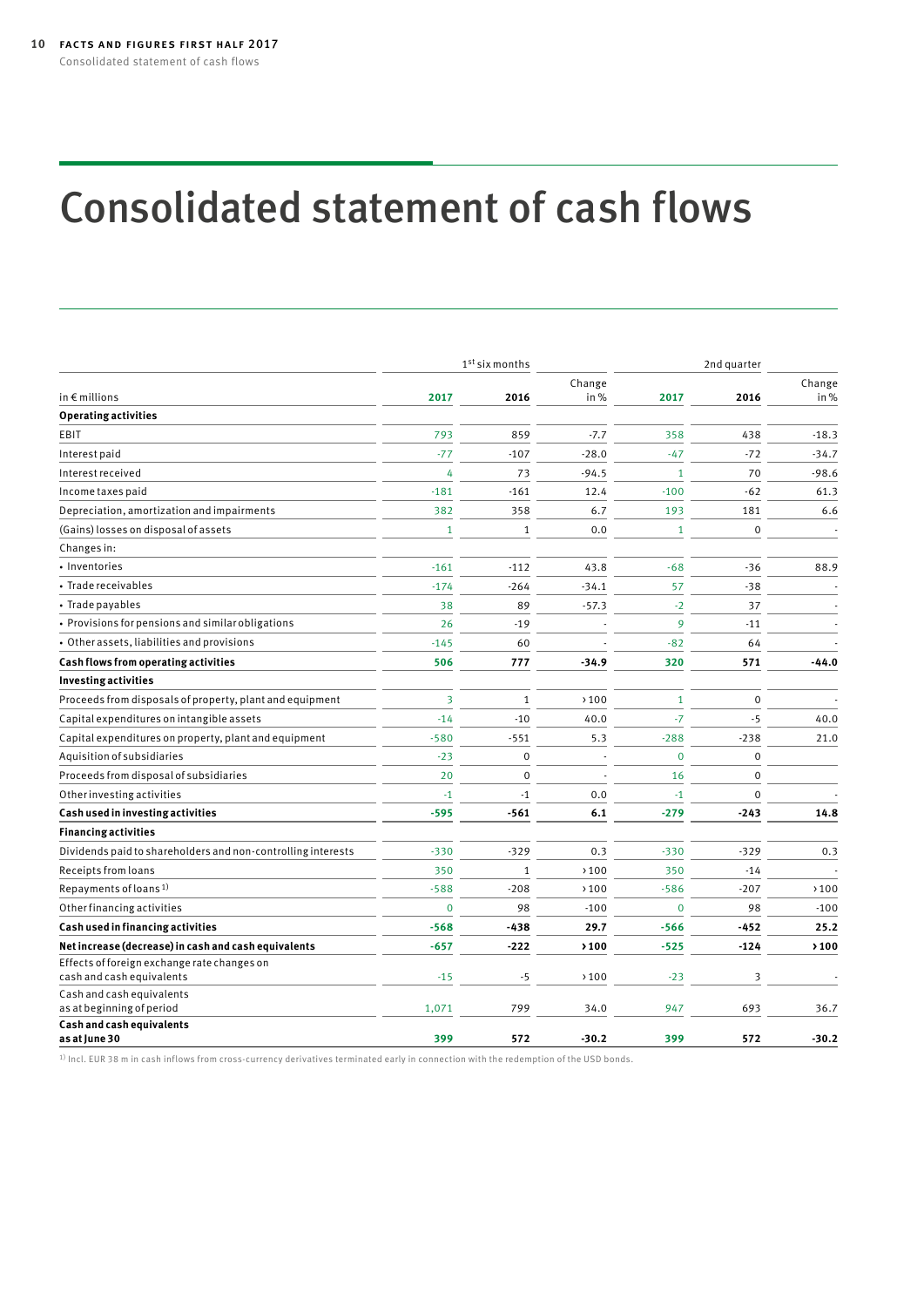# <span id="page-10-0"></span>Summary  $-1$ <sup>st</sup> quarter 2016 to 2<sup>nd</sup> quarter 2017

|                                                                                          |        |                                           |        | 2016                    |                                                 | 2017   |
|------------------------------------------------------------------------------------------|--------|-------------------------------------------|--------|-------------------------|-------------------------------------------------|--------|
| Income statement (in $\epsilon$ millions)                                                |        | $1st$ quarter $2nd$ quarter $3rd$ quarter |        | 4 <sup>th</sup> quarter | 1 <sup>st</sup> quarter 2 <sup>nd</sup> quarter |        |
| Revenue                                                                                  | 3,343  | 3,369                                     | 3,265  | 3,361                   | 3,574                                           | 3,472  |
| EBIT                                                                                     | 421    | 438                                       | 417    | 280                     | 435                                             | 358    |
| · in % of revenue                                                                        | 12.6   | 13.0                                      | 12.8   | 8.3                     | 12.2                                            | 10.3   |
| EBIT before special items <sup>1)</sup>                                                  | 421    | 438                                       | 417    | 424                     | 435                                             | 345    |
| • in % of revenue                                                                        | 12.6   | 13.0                                      | 12.8   | 12.6                    | 12.2                                            | 9.9    |
| Net income <sup>2)</sup>                                                                 | 253    | 241                                       | 178    | 187                     | 279                                             | 206    |
| Earnings per common non-voting share<br>$(basic/diluted, in \in)$                        | 0.38   | 0.37                                      | 0.27   | 0.28                    | 0.42                                            | 0.31   |
| Statement of financial position (in $\epsilon$ millions)                                 |        |                                           |        |                         |                                                 |        |
| <b>Total assets</b>                                                                      | 12,607 | 12,554                                    | 12,862 | 11,564                  | 11,941                                          | 11,120 |
| Shareholders' equity $3$ )                                                               | 1,609  | 1,425                                     | 1,554  | 1,997                   | 2,400                                           | 2,168  |
| • in % of total assets                                                                   | 12.8   | 11.4                                      | 12.1   | 17.3                    | 20.1                                            | 19.5   |
| Net financial debt                                                                       | 4,909  | 4,874                                     | 2,876  | 2,636                   | 2,742                                           | 2,956  |
| · Net financial debt to EBITDA<br>ratio before special items <sup>1)</sup> <sup>4)</sup> | 2.1    | 2.0                                       | 1.2    | 1.1                     | 1.1                                             | 1.2    |
| · Gearing Ratio (Net financial debt<br>to shareholders' equity, in %)                    | 305.1  | 342.0                                     | 185.1  | 132.0                   | 114.3                                           | 136.3  |
| Statement of cash flows (in $\epsilon$ millions)                                         |        |                                           |        |                         |                                                 |        |
| <b>EBITDA</b>                                                                            | 598    | 619                                       | 600    | 476                     | 624                                             | 551    |
| • in % of revenue                                                                        | 17.9   | 18.4                                      | 18.4   | 14.2                    | 17.5                                            | 15.9   |
| EBITDA before special items <sup>1)</sup>                                                | 598    | 619                                       | 600    | 620                     | 624                                             | 538    |
| • in % of revenue                                                                        | 17.9   | 18.4                                      | 18.4   | 18.4                    | 17.5                                            | 15.5   |
| Cash flows from operating activities                                                     | 206    | 571                                       | 528    | 571                     | 186                                             | 320    |
| Capital expenditures (capex) <sup>5)</sup>                                               | 318    | 243                                       | 268    | 317                     | 299                                             | 295    |
| • in % of revenue (capex ratio)                                                          | 9.5    | 7.2                                       | 8.2    | 9.4                     | 8.4                                             | 8.5    |
| Free cash flow                                                                           | $-112$ | 328                                       | 263    | 256                     | $-130$                                          | 41     |
| <b>Value Added</b>                                                                       |        |                                           |        |                         |                                                 |        |
| ROCE before special items (in %) $^{1/4}$                                                | 22.8   | 23.2                                      | 22.6   | 22.3                    | 22.1                                            | 20.7   |
| Schaeffler Value Added before<br>special items (in $\in$ millions) <sup>1)4)</sup>       | 928    | 973                                       | 944    | 939                     | 938                                             | 837    |
| <b>Employees</b>                                                                         |        |                                           |        |                         |                                                 |        |
| Headcount (at end of reporting period)                                                   | 85,016 | 85,225                                    | 86,029 | 86,662                  | 87,341                                          | 87,937 |

<sup>1)</sup> Please refer to pp. 17 et seq. of the interim financial report H1 for the definition of special items.<br><sup>2)</sup> Attributable to shareholders of the parent company.<br><sup>3)</sup> Including non-controlling interests.

4) EBIT/EBITDA based on the last twelve months.

5) Capital expenditures on intangible assets and property, plant and equipment.

|                                         |       |       |                                                                         | 2016  |                                                                         | 2017  |
|-----------------------------------------|-------|-------|-------------------------------------------------------------------------|-------|-------------------------------------------------------------------------|-------|
| <b>Automotive</b> (in $\in$ millions)   |       |       | 1 <sup>st</sup> quarter 2 <sup>nd</sup> quarter 3 <sup>rd</sup> quarter |       | 4 <sup>th</sup> quarter 1 <sup>st</sup> quarter 2 <sup>nd</sup> quarter |       |
| Revenue                                 | 2,578 | 2,604 | 2,525                                                                   | 2,631 | 2,791                                                                   | 2,664 |
| <b>EBIT</b>                             | 367   | 368   | 362                                                                     | 276   | 367                                                                     | 290   |
| • in % of revenue                       | 14.2  | 14.1  | 14.3                                                                    | 10.5  | 13.1                                                                    | 10.9  |
| EBIT before special items <sup>1)</sup> | 367   | 368   | 362                                                                     | 384   | 367                                                                     | 277   |
| • in % of revenue                       | 14.2  | 14.1  | 14.3                                                                    | 14.6  | 13.1                                                                    | 10.4  |
| Industrial (in $\epsilon$ millions)     |       |       |                                                                         |       |                                                                         |       |
| Revenue                                 | 765   | 765   | 740                                                                     | 730   | 783                                                                     | 808   |
| EBIT                                    | 54    | 70    | 55                                                                      | 4     | 68                                                                      | 68    |
| • in % of revenue                       | 7.1   | 9.2   | 7.4                                                                     | 0.5   | 8.7                                                                     | 8.4   |
| EBIT before special items <sup>1)</sup> | 54    | 70    | 55                                                                      | 40    | 68                                                                      | 68    |
| • in % of revenue                       | 7.1   | 9.2   | 7.4                                                                     | 5.5   | 8.7                                                                     | 8.4   |

Prior year information presented based on 2017 segment structure.<br><sup>1)</sup> Please refer to pp. 17 et seq. of the interim financial report H1 for the definition of special items.